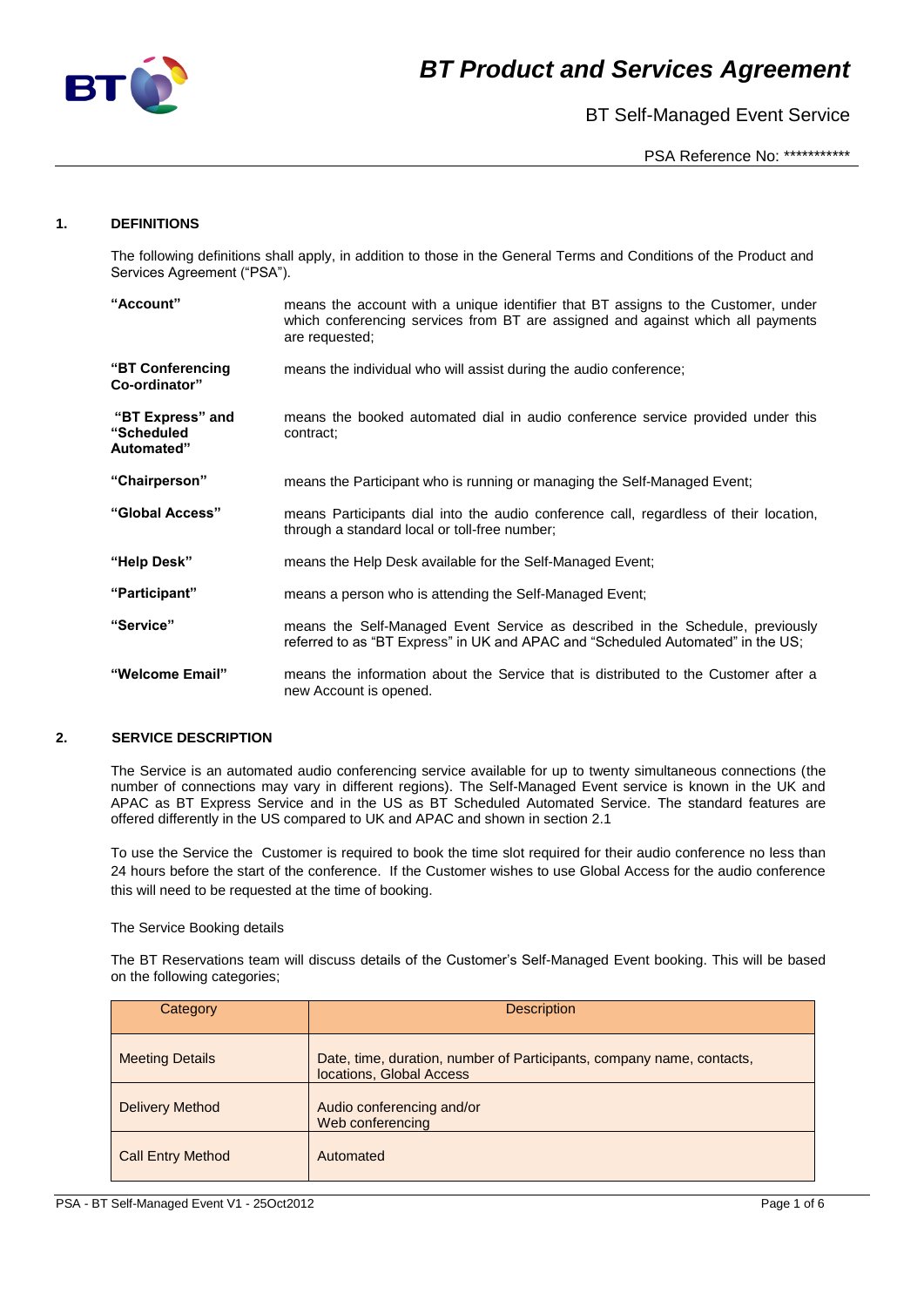

BT Self-Managed Event Service

PSA Reference No: \*\*\*\*\*\*\*\*\*\*\*

| <b>Features</b> | Standard |
|-----------------|----------|
|-----------------|----------|

\_\_\_\_\_\_\_\_\_\_\_\_\_\_\_\_\_\_\_\_\_\_\_\_\_\_\_\_\_\_\_\_\_\_\_\_\_\_\_\_\_\_\_\_\_\_\_\_\_\_\_\_\_\_\_\_\_\_\_\_\_\_\_\_\_\_\_\_\_\_\_\_\_\_\_\_\_\_

A booking for an audio conference can be made by following the contact instructions contained in the Welcome Email. On line booking can be made using My Meeting Manage[r https://www.btconferencing.com/myaccount/login/](https://www.btconferencing.com/myaccount/login/)

The provision of the Self-Managed Event is at all times subject to the availability of appropriate facilities and BT does not guarantee to provide Self-Managed Event on each occasion that the Customer requests it.

A confirmation email and pre-conference confirmation email sent. This includes participant invite and speaker invite attachments

For Scheduled automated Calls in US only an e-mail sent with details of the call recording if requested.

2.1 Standard Features described below are available to enhance the audio conference;

These are activated by the Chairperson or Participant. Some will need to be requested at the time of booking.

| Standard<br><b>Features</b>                                             | Book in<br>advance | Chair or<br>Participant  | <b>DTMF</b>          | <b>Description</b>                                                                                                                                                                                  |
|-------------------------------------------------------------------------|--------------------|--------------------------|----------------------|-----------------------------------------------------------------------------------------------------------------------------------------------------------------------------------------------------|
| Conference<br>lock and<br>unlock<br>(US only)                           | $\overline{N}$     | Chair                    | $*7$                 | Prevents anyone including the BT Conference Co-ordinator<br>from gaining access to the audio conference                                                                                             |
| Help                                                                    | N                  | Chair and<br>Participant | $*$ <sup>0</sup>     | Participants can get help from a BT Conference Co-<br>coordinator by selecting *O on the telephone keypad                                                                                           |
| Lecture                                                                 | Y                  | Chair                    | $*5$<br>(US<br>only) | The Chairperson can request that all lines be muted except<br>those for Participants who are designated by the<br>Chairperson to be speakers. This feature must be<br>requested at time of booking. |
| Listen only<br>(self mute)                                              | N                  | Chair and<br>Participant | $*6$                 | Any individual line can be muted by a Participant (e.g. to<br>eliminate background noise introduced by mobile phones)                                                                               |
| Participant<br>count<br>(US only)                                       | $\overline{N}$     | Chair                    | #2                   | The total number of Participants on the call can be played                                                                                                                                          |
| <b>Roll Call</b><br>(US only)                                           | $\overline{N}$     | Chair                    | #1                   | The names of participants can be played                                                                                                                                                             |
| Secure dial out<br>(US only)<br>Additional dial<br>out charges<br>apply | Y                  | Chair                    | #3                   | At any time the Chairperson can, using their telephone<br>keypad, add the additional Participant to the audio<br>conference.                                                                        |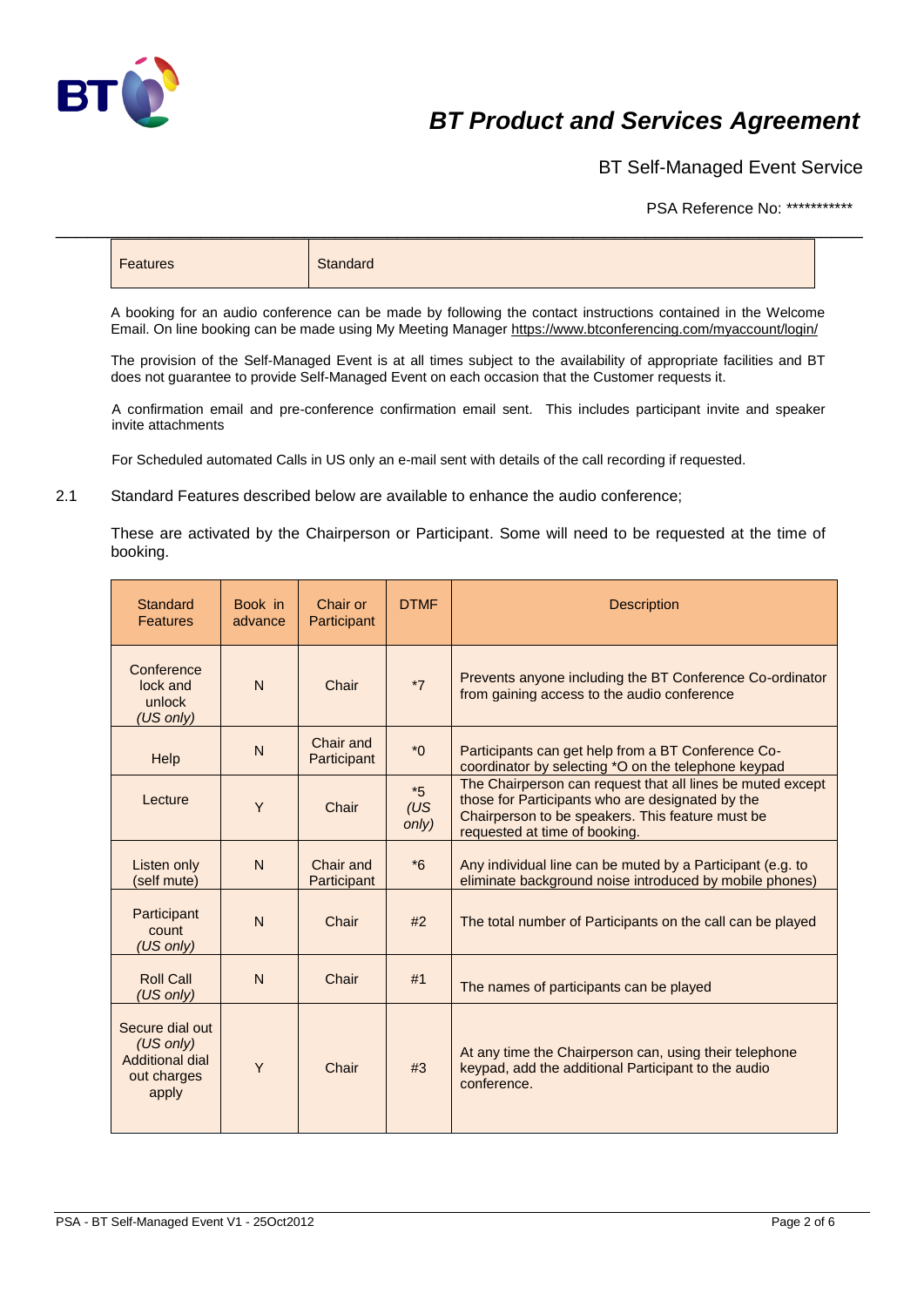

BT Self-Managed Event Service

PSA Reference No: \*\*\*\*\*\*\*\*\*\*\*

### \_\_\_\_\_\_\_\_\_\_\_\_\_\_\_\_\_\_\_\_\_\_\_\_\_\_\_\_\_\_\_\_\_\_\_\_\_\_\_\_\_\_\_\_\_\_\_\_\_\_\_\_\_\_\_\_\_\_\_\_\_\_\_\_\_\_\_\_\_\_\_\_\_\_\_\_\_\_ **3 SYSTEM REQUIREMENTS**

Participants may require access to a tone dialling telephone which is the type of telephone where a low steady tone is heard in the receiver.

A Web Conferencing Service is available but will be subject to separate terms conditions and Charges. Participants require a PC, connection to the Internet and an installed web browser of Internet Explorer 6 or above. Firefox 3.x, 4; Chrome 9, 10 and Safari 4/5

BT reserves the right to change the system requirements but will give as much notice as possible before doing so.

### **2. REGISTRATION**

The Customer must register for an Account in order to apply for Service. The Customer may hold more than one Account. BT will forward a Welcome Email once the Account has been opened.

End Users will be asked to provide billing and contact information and will then be emailed a Welcome Email and Account details within 24 hours.

- BT will set up an EB Account enabling the Customer to use the Service.
- This EB Account serves for billing the Charges incurred and allows the Customer to set up individual User Accounts for its employees.
- BT will notify the Customer of the EB Account number after signing the contract.
- After receiving the EB Account number, the Customer may set up individual User Accounts for its employees.

### **4. ASSISTANCE**

BT will provide a 24-hour English speaking BT Help Desk to fully support the Service. The BT Help Desk is located at a BT operations centre. Users can access the BT Help Desk either by keying \*0 during a conference call or calling the Help Desk directly. The BT Help Desk can also assist with the following:

- Account set-up
- Conference call quality issues
- Conference call reservations
- Technical Help Desk

#### **5 ACCESS**

5.1 The Service can be accessed by using a User provided touch-tone dialling (DTMF) phone plus either a Toll or Toll-Free access number provided by BT

The Customer should be aware that mobile access to Toll-Free services can be limited or barred in some countries (Customers should therefore check the global access list of numbers provided to them by BT). This is subject to change without notice and is outside the control of BT.

#### **Toll Inbound Access**

With toll access, a Participant is required to dial a geographic telephone number, for example in Germany (Frankfurt) (069) XXXXXXXX. The Participant pays the cost from his calling location to the geographic number.

This access method applies for both domestic (relative to the bridge location) and internationally based Participants.

#### **Domestic and International Toll Free Inbound Access**

With Toll Free Access, a Participant is required to dial a Domestic Toll Free Number ("DTFN") or an International Toll Free Number ("ITFN") serving the country where the Participant is located. An additional transport charge is added to the, per port, bridge rate and a bundled rate is billed to Customer.

Toll-Free Direct is used in some countries where BT is prohibited by local regulation or service availability from obtaining regular International Toll or Toll-Free services.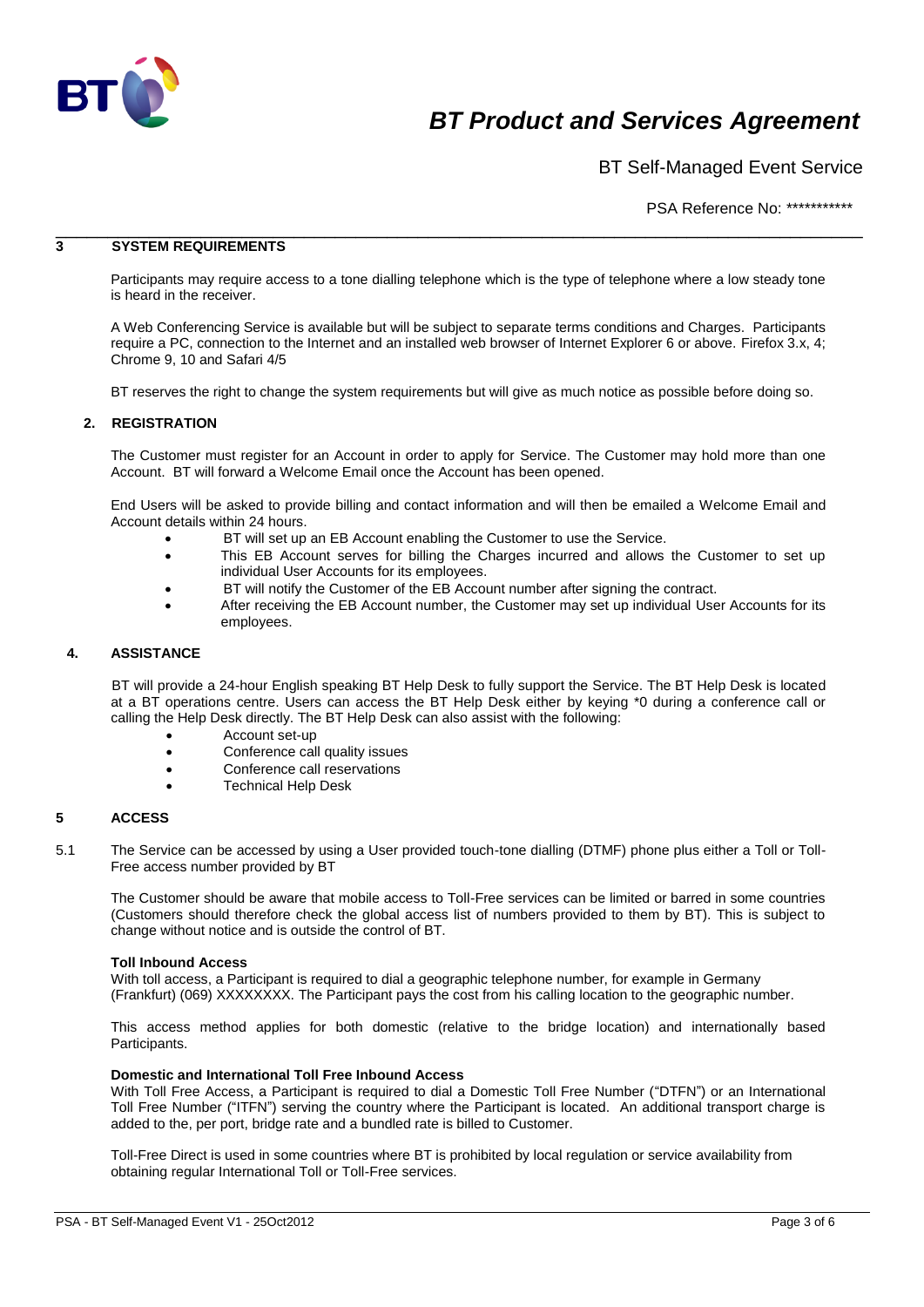

BT Self-Managed Event Service

PSA Reference No: \*\*\*\*\*\*\*\*\*\*\*

Toll-Free Direct Access requires two stage dialling:

**Stage 1** - the Participant dials the in-country Toll Free Direct access number and is routed to a "redial service" - e.g. when being located in the US he is routed to a redial service in the US. A list of these in-country numbers is available through the following 3rd party URL: [http://www.business.att.com/bt/access.jsp.](http://www.business.att.com/bt/access.jsp)

\_\_\_\_\_\_\_\_\_\_\_\_\_\_\_\_\_\_\_\_\_\_\_\_\_\_\_\_\_\_\_\_\_\_\_\_\_\_\_\_\_\_\_\_\_\_\_\_\_\_\_\_\_\_\_\_\_\_\_\_\_\_\_\_\_\_\_\_\_\_\_\_\_\_\_\_\_\_

**Stage 2** - the Participant is prompted by the redial service to enter the global access number, and on connection to the Service, the Chairperson or Participant PIN.

In most cases the Stage 2 redial service will prompt with an automated tone, however in some cases it may be a human operator, depending e. g. upon the regulatory situation. The stage 2 destination number will be e.g. a US Toll Free number, if the Participant is located in the US. Generally the Toll Free number depends upon the access used. This stage 2 destination number connects the caller via BT's Global Managed Voice Network (GMV) to the bridges in any one of BT's sites in the US, UK or Asia Pac.

Toll-Free Direct is an access method where BT has only limited control over fault recovery, service availability and quality assurance. End-to-end Toll-Free Direct performance is also dependant on the quality of the in-country network connection to the BT Global Managed Voice Network and the technology used to link the two stages of the call.

The Customer is charged a per-minute to cover the full international Toll-Free Direct connection to the bridge location. This Charge is in addition to the regular per-minute bridge Charge and varies by country as set out in the Order.

#### **International Direct Dial Inbound Access**

Direct dial in (DDI) provides access to BT's audio conferencing bridges via BT's global network. DDI Service runs on BT's global managed voice platform, which is a robust intelligent global network that is owned and managed by BT.

With BT's Global Direct Dial Inbound Access, the Participant dials an in-country number. The call is routed through the DDI to the closest in-country BT switch. BT then routes the call over its network to BT's audio bridges that are applicable to Customer (US, UK and Asia Pac). The Participant only pays for the portion of the call that connects to the BT in-country switch. Using DDI access, Customer can provide Participants with an "in-country" number, even though the call terminates abroad. The Customer is charged a per minute Charge to cover the international connection to the bridge location. This Charge is in addition to the regular per minute bridge Charge and varies by country as set out in the Order.

#### **6. CUSTOMERS RESPONSIBILITIES**

- 6.1 The Service is provided by BT solely for the Customer's own use and the Customer will not resell, sub-licence or otherwise distribute the Service, or use the Service under a contract with a reseller or agent of BT or other third party.
- 6.2 The Customer and its Users are solely responsible for all Content used in connection with the Service.
- 6.3 The Customer shall be responsible for the security and proper use of all User-IDs used in connection with the Service and must take all necessary steps to ensure that they are kept confidential, secure, used properly and not disclosed to unauthorised people.
- 6.4 The Customer shall immediately inform BT if there is any reason to believe that a User-ID has or is likely to become known to someone not authorised to use it or is being or is likely to be used in an unauthorised way.
- 6.5 The Customer shall not change or attempt to change a User-ID. If the Customer forgets or loses a User-ID the Customer shall contact BT and satisfy such security checks BT operates.
- 6.6 BT reserves the right to suspend User ID access to the Service if at any time BT considers that there is or is likely to be a breach of security. BT also reserves the right (as its sole discretion) to require the Customer to change any or all of the pass codes used by the Customer in connection with the Service.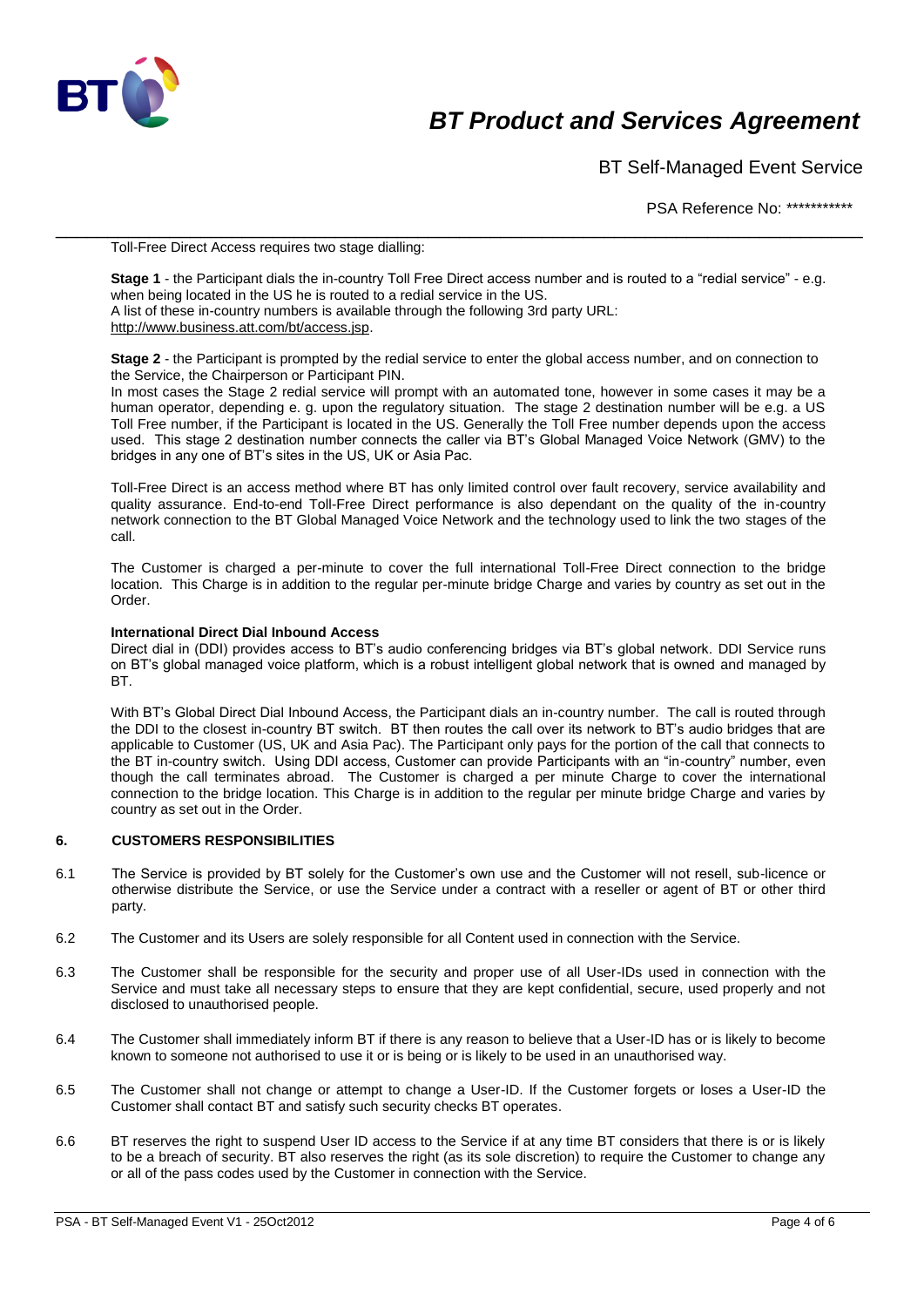

BT Self-Managed Event Service

PSA Reference No: \*\*\*\*\*\*\*\*\*\*\*

- \_\_\_\_\_\_\_\_\_\_\_\_\_\_\_\_\_\_\_\_\_\_\_\_\_\_\_\_\_\_\_\_\_\_\_\_\_\_\_\_\_\_\_\_\_\_\_\_\_\_\_\_\_\_\_\_\_\_\_\_\_\_\_\_\_\_\_\_\_\_\_\_\_\_\_\_\_\_ 6.7 The Customer shall immediately inform BT of any changes to the information the Customer supplied when registering for the Service.
- 6.8 The Customer shall only access the Service in the manner permitted by BT and shall not attempt at any time to circumvent system security or access the source software or compiled code.
- 6.9 The Service must not be used:
	- in any way that does not comply with the terms of any legislation or any license applicable to the Customer or that is in any way fraudulent or unlawful;
	- in any way that does not comply with any instructions given by BT or any other public telecommunications Conference Coordinator or other competent authority, in any country where the Service is provided;
	- to send, knowingly receive, upload, download, use or re-use any information or material which is abusive, indecent, defamatory, obscene or menacing, or in breach of confidence, copyright, privacy or any other rights; or
	- to send or provide unsolicited advertising or promotional material, or knowingly to receive responses to any unsolicited advertising or promotional material sent or provided using the Service by any third party.
- 6.10 If the Customer or anyone else, with or without the Customer's knowledge or approval, uses the Service in contravention of this Section, uses the service capacity or any software made available to it in any way which, in BT's opinion, is, or is likely to be, detrimental to the provision of the Service to the Customer or any other customer and fails to take corrective action within a reasonable period of receiving notice from BT to do so, BT may treat the contravention as a breach of this Service Schedule for the purposes of the PSA.
- 6.11 The Customer acknowledges that any personal data used on the BT Self-Managed Event service may be held by BT and its suppliers in order to allow the Customer to use BT Self- Managed Event. For the purposes of the Data Protection Act 1998, the Customer grants permission for BT and its suppliers to hold such information in the United States of America and the Customer agrees to obtain any required consents to such transfer from individual data subjects (as defined under the Data Protection Act).

### 7. **CHARGES AND PAYMENT TERMS**

- 7.1 Charging will be in accordance with the PSA.
- 7.2 Charges for the Service are based on the following components
	- Conference Bridge Charges
	- Call Charges Dial In and Dial Out (only for US Scheduled Automated calls)
- 7.3 In addition to any charges for travel and subsistence, BT will charge for the Service either as a flat rate fee or by the hour as set out in the Order Form.
- 7.4 BT reserves the right to charge for any additional work at the hourly rate specified in the Order Form.
- 7.5 In addition to the charges set out above, BT will be entitled to charge for the travel & subsistence expenses which are reasonably incurred by the BT Event Manager for providing On-Site Support

### **8. CANCELLATION CHARGES**

8.1 Provided a booked phone conference is cancelled 24 hours before the scheduled start time, there is no cancellation charge. Phone conferences which are cancelled between 1 and 24 hours before the scheduled start time will incur a charge of 50% of the value the full booked value of the Conference Charges (number of lines booked multiplied by the booked conference duration) plus relevant\* chargeable Feature Charges associated with the booking. Phone conferences that are cancelled less than 1 hour before the scheduled start time will incur a charge of the full booked value of the Conference Charges (number of lines booked multiplied by the booked conference duration) plus relevant\* chargeable Feature Charges associated with the booki*n*g.